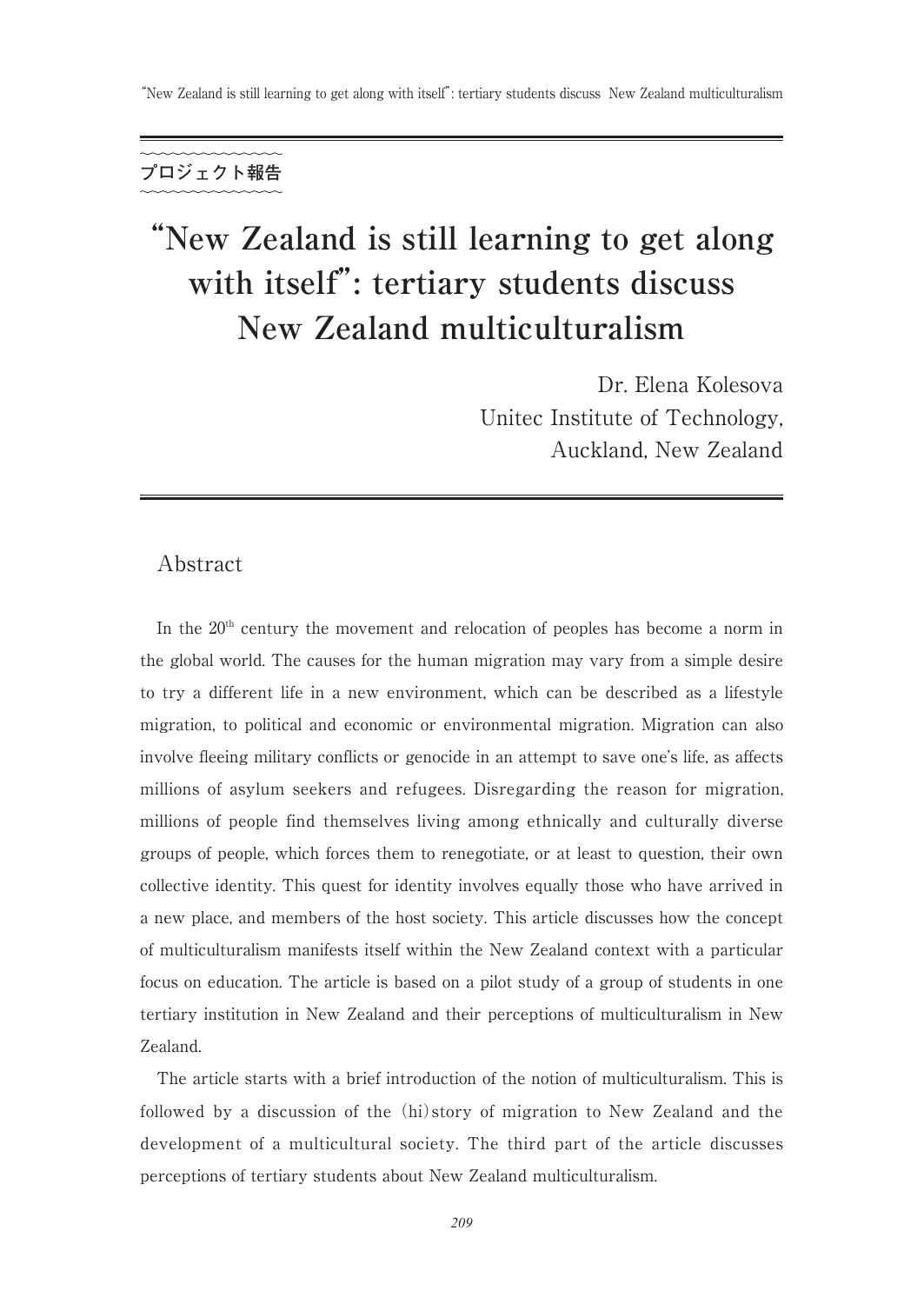# Defining multiculturalism in New Zealand context

Initially the relocation of people in the  $20<sup>th</sup>$  century followed the pattern of migration set by the colonialism of previous centuries. People from colonies or ex colonies were driven to the metropole, or central homeland, of the empires located predominantly in Europe. The original thought was that the newcomers would be incorporated smoothly into the host society and adjust to the dominant collective and national culture. In countries like the USA, the UK and Canada, and later Australia and New Zealand, the assumption was that as the new comers had chosen to come to these countries, they would become Americans, Canadians or New Zealanders, leaving their culture, language and often religion behind. The concept of "Melting Pot" based on the idea of "white supremacy" was behind this thought. As in a melting pot where all ingredients melt together to form a "stew", the new immigrants would melt or mould into desired citizens, who would leave their former culture behind.

 Many people followed this route of assimilation willingly or unwillingly. However, by the late 1960s and early 1970s it became evident in many places around the world that immigrants wanted to maintain their original cultures, speak their languages and not necessarily assimilate with the dominant culture. Ien Ang describes this rejection of assimilation:

Identity politics, in this regard, is a logical offshoot of the decline of assimilationism and its illusory promise of equality on the basis of a strivedfor but never achieved sameness: the politics of identity relies quintessentially on the recognition and mobilizing of difference once the idea of sameness has proved unreachable. Claiming one's difference (from the mainstream or dominant national culture) and turning it into symbolic capital has become a powerful and attractive strategy among those who have never quite belonged, or have been made to feel that they do not quite belong in the West. (Ang, 2001, pp.11-12)

 Although Ang resided in Australia at the time of this publication, her argument is equally relevant to identity politics in New Zealand. New Zealand has a relatively long history as a settler society, with strong Anglocentric identifiers, formed initially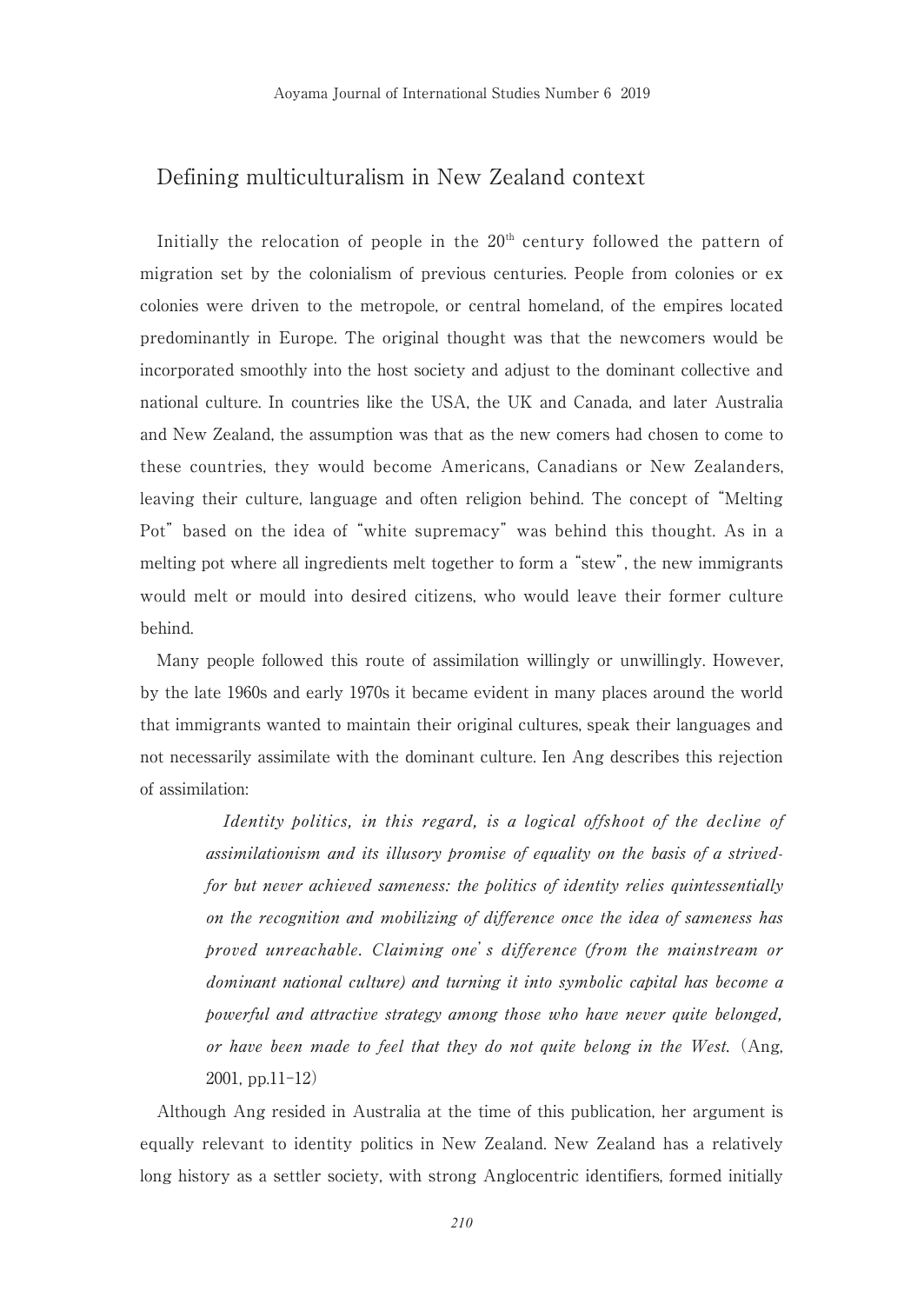in conjunction with the otherness of Maori in New Zealand. In the years since the Second World War, New Zealand's racial and cultural makeup has shifted considerably; notions of biculturalism, although still used as a political discourse, began to disappear. After the Second World War New Zealand welcomed substantial numbers of migrants from many parts of the world, in particular Asia. In recent years, and in combination with existing complex racial and cultural groupings, this has led New Zealand to become culturally pluralist, or 'multicultural' using the government rhetoric.

 New Zealand has a long history of migration. The first settlements in New Zealand were formed by Maori who arrived here about 700 years ago, followed five centuries later by Europeans. The Treaty of Waitangi, signed in 1840 with Maori representatives, established New Zealand as a British colony. Colonial ideology promulgated white supremacy through exercising racism and 'othering' those who were ethnically and culturally different. In 1881 a poll tax  $\pounds 10$  was introduced for Chinese nationals on their entry to New Zealand, and by 1896 it grew to  $\pounds 100$ reflecting an anti-Chinese prejudice. This poll tax was abolished only in 1944 (Te Ara. The Encyclopaedia of New Zealand. p.3).

 A small group of Indians, 181 in total, found their way to New Zealand before World War I (Ip & Leckie, 2011, p.225). This was the second 'non-white' group of immigrants to New Zealand. As members of the British Empire, Indians were supposed to be excluded from discrimination, however, in reality "occupational, social, and immigration discrimination against Asians continued in both urban and rural centres..." (Leckie, 1995, p.139)<sup>1)</sup>. Similar to Chinese, Indians were discriminated against based on their ethnicity and skin colour, and their position as British imperial subjects did not make their life in New Zealand any easier. Such discrimination speaks to what amounted to an ethnically selective immigration policy. New Zealand immigration policy, although it never officially mentioned white supremacy, was very much based around the idea that "whiteness" was privileged and equated with "civilized", "Christian" and "Western" (Rattansi, 2005, p.282).

As the  $20<sup>th</sup>$  century progressed, the New Zealand government tried to protect its

<sup>1)</sup> For the purposes of this paper people of Indian heritage are also classified as "Asian", following British convention.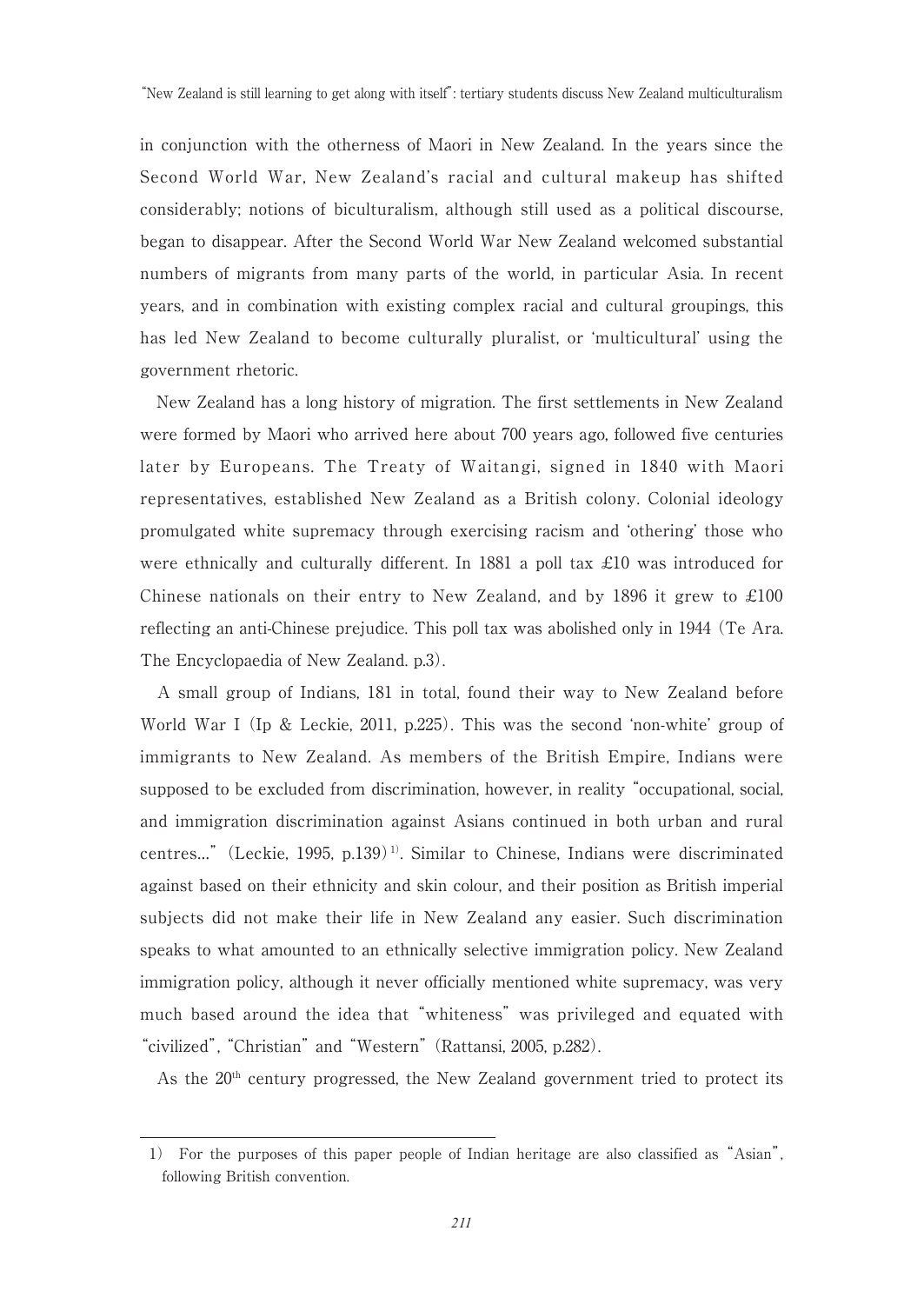## country from unwanted immigrants.

 After the 1920 Immigration Act, which excluded any 'unsuitable' immigrants, only people of British (including Irish) birth and parentage found it easy to get into New Zealand. Along with Australians, they were excused from needing a permit to live in the country. In the 1920s and 1930s immigrant ships […] brought thousands of new arrivals, but they were almost all British. (Ann Beaglehole, 'Immigration regulation - Immigration policy: overview'. In Te Ara - the Encyclopaedia of New Zealand)

 Rejecting cultural differences and "othering" of those who were not white and British added to the construction of the New Zealand cultural identity as "Better Britain<sup>"2)</sup>. James Belich argues that this "Better British" ideology dominated the discourse on construction of a collective New Zealand identity from the end of the  $19<sup>th</sup>$  century until the 1960s (Belich, 2001). According to Belich New Zealanders felt "even more loyal and closely linked to Old Britain than other neo-Britains, but also that they were in some respects superior to Old Britons" (p.78). He metaphorically suggests that "New Zealanders asserted greater egalitarianism, ingenuity and selfreliance than Old Britons" (Ibid.).

 The massive Jewish exodus from Nazi Germany and Europe in the 1930s created a dilemma for the New Zealand government. New Zealand's initial response to the possibility of Jewish refugees was blunt and in accordance with the unofficial policy of rejection of those who were not from Britain. Edwin Dudley Good, Comptroller of Customs in the mid-1930s, stated: "Non-Jewish applicants are regarded as a more suitable type of immigrant" (Quoted in Beaglehole, A Small Price to Pay, 1988, p. 16). Walter Nash, Minister of Customs in New Zealand's first Labour Government which took office in 1936, shared a similar view: "There is a major difficulty of absorbing these people in our cultural life without raising a feeling of antipathy to them" (Ibid). It is worthwhile to mention here that Jewish migrants were fitting into the category of refugees, as they were fleeing from military conflict in the hope of saving their

<sup>2)</sup> For detailed analysis of constructing New Zealand cultural identity see, for example, Belich, J. (2001), Paradise Reforged. A History of New Zealanders from the 1880s to the Year 2000. Allen Lane: The Penguin Press, Belich, J. (2009) Replenishing the Earth: The Settler revolution and the rise of the Anglo-world, 1783-1939. Oxford University Press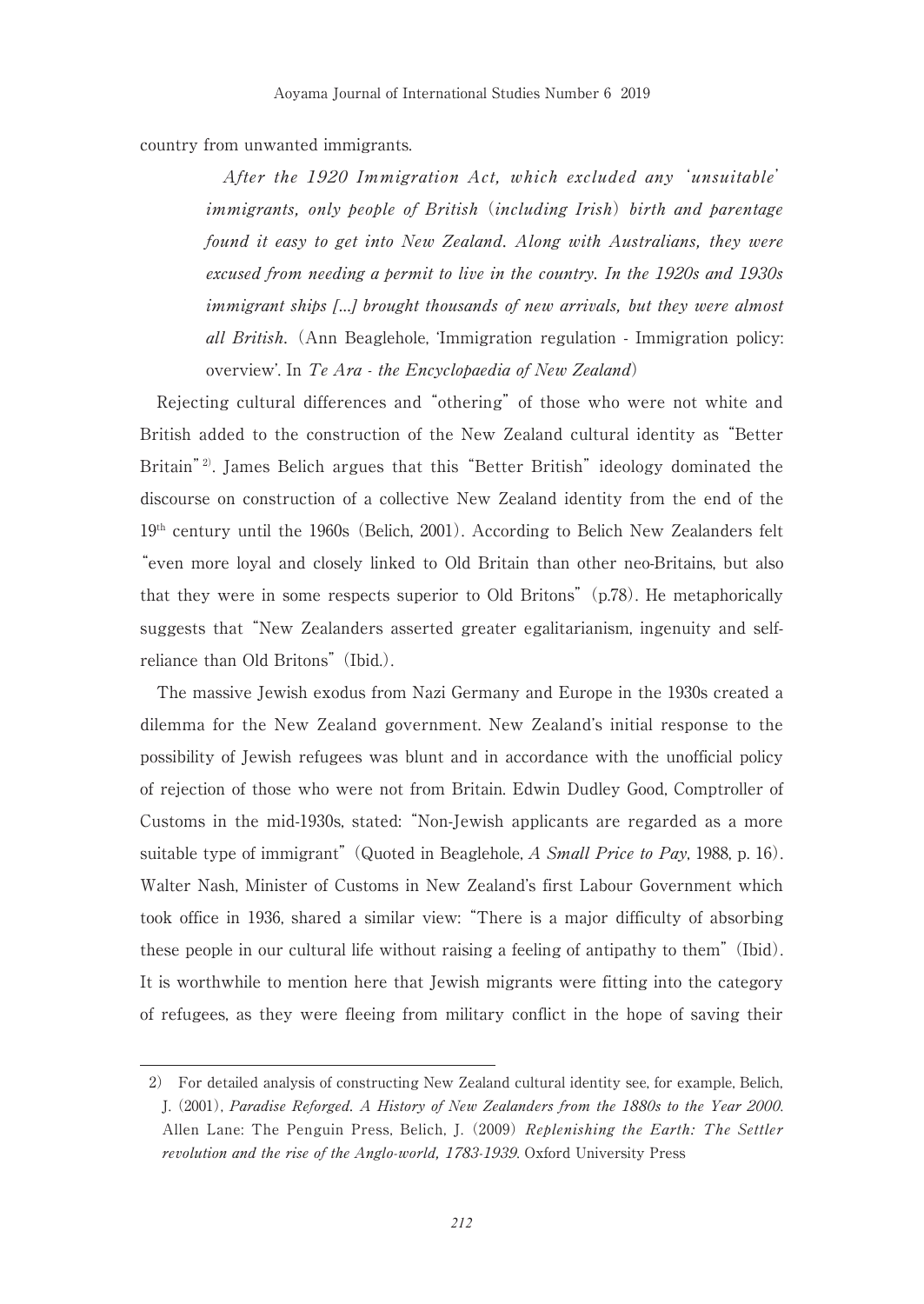lives.

 Finally, the international pressure caused by the Second World War impacted the New Zealand attitude toward immigrants and refugees. In 1944 New Zealand began to accept refugees in a formal way. The first group of "official" refugees included 800 Polish people (734 of whom were orphans and women) (New Zealand's Refugee Sector, 2011, p.3). The initial thought was that they would return to Poland after the end of the war, but with the cold war developing in Europe, they were granted the right to permanently settle in New Zealand. The New Zealand public was adjusting to the idea of "other" on their shores, but the hope that the "others" would go home dominated public opinion. In 1945, towards the end of the war, the Auckland Star in a section on "In the Public Mind. Correspondents' views", published the letter of Martin Morris:

 Now that the war is almost at an end in Europe, cannot some arrangement be made to send all the foreign refugees back to their respective countries to help to build up those places again?..... When the Polish children whom we have here as guests return to Poland, cannot a large transport take Jewish and alien refugees back to Europe as well? It would be a great thing for our own fighting men if this could be done – and I cannot see why it cannot – and surely it's up to us to see that it is. (Auckland Star, After the European War, 7 April, 1945).

 Public sentiments and New Zealand official immigration policy usually reinforced one another. The government was still selecting the refugees using "racial", "ethnic", or "cultural" criteria, giving priority to those who were similar to Pakeha New Zealanders as they could "assimilate" or "integrate" into a predominantly "white" society more easily. The concept of Melting Pot was still very relevant. Not surprisingly, until the end of the Second World War, New Zealand remained "one of the most ethnically homogeneous of all European settler societies" (Brooking & Rabel., 1995, p.36)

 For 25 years after the end of the Second World War, New Zealand was able to favour a "traditional" immigration path favouring immigrants from the U.K. and a few north European countries. But during the 1970s New Zealand was challenged from outside and within. In 1973 with British entry into the European Economic Community (EEC), New Zealand felt the threat for its trade and economy. The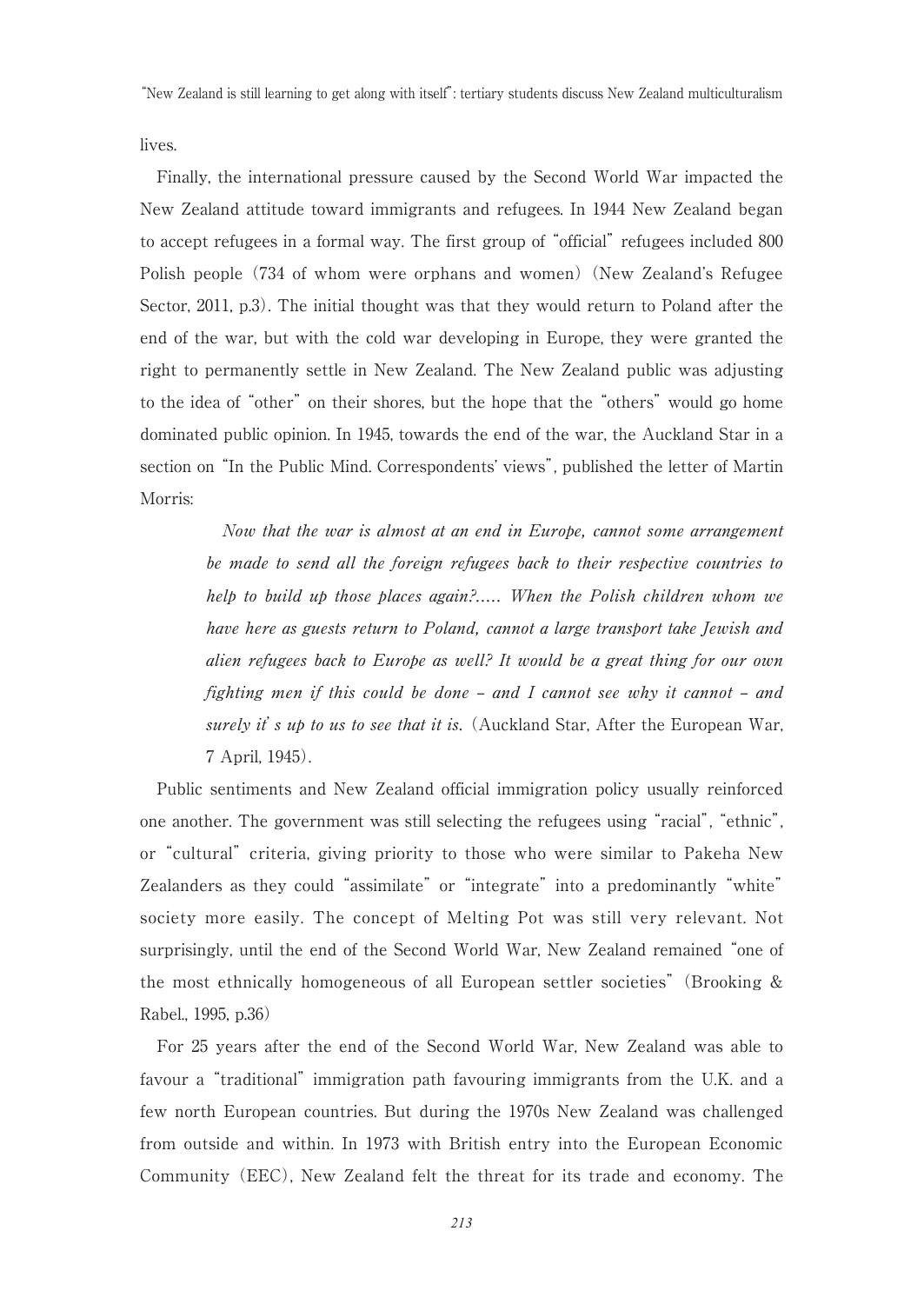"British" identity of New Zealand and further ties with Britain were challenged. Further, the international developments including changes of political regimes in South East Asia, the Vietnam war, continuous decolonisation, changes in immigration policy that took place in Australia and Canada, and other Commonwealth countries, had a great impact on New Zealand and its immigration policy. In addition to these external challenges, Maori "renaissance" within New Zealand questioned New Zealand collective identity based around white British supremacy. Hence, New Zealand finally had to change its immigration policy to meet these new challenges, to bring a new labour force and to face the reality of a multicultural society.

 Since the second half of the 1980s, New Zealand's pro-immigration policies have attracted immigrants from across the world, and not just from Western Europe, as in previous decades. This has resulted in an ethnically and culturally diverse society especially in New Zealand's largest city, Auckland. According to some researchers, Auckland boasts more cultural diversity than London or Sydney (Davidson & Dai, 2008; Spoonley, Gendall & Trlin, 2007). Immigrants from Asia now form the fourth largest ethnic group in New Zealand, with Chinese and Indians being the top two minorities in this group (Norohna & Papoutsaki, 2014, p. 17). In 1956 about 93% of New Zealanders identified themselves as European, but 50 years later in 2006, 67.6% identified as European with 14.6% as Māori, 6.9% as Pasifika, 9.2% as Asian and 0.9% Middle Eastern (Robie, 2009, p. 71). The 2013 Census revealed that 25.2% of the New Zealand resident population was born overseas (2013 Census). And the other significant factor is that in 2013, 31.6% of foreign born residents were born in Asia, outnumbering the 26.5% of the population who were born in the United Kingdom and Ireland (Ibid).

 These numbers suggest that New Zealand has become multicultural in a very short period of time. Older generations of white New Zealanders still remember the predominant "white" immigration policy and the ideology that underpins it, a circumstance that provides a convenient context for 'othering' those who do not fit into the category of white New Zealanders. The presence of increasing numbers of newer generations, especially those born overseas, continues to challenge the image of what constitutes contemporary New Zealand and its collective identity. More complexity is also added by the context of New Zealand's formal bicultural and bilingual policies (Maori and Pakeha, and Maori and English). The existence of a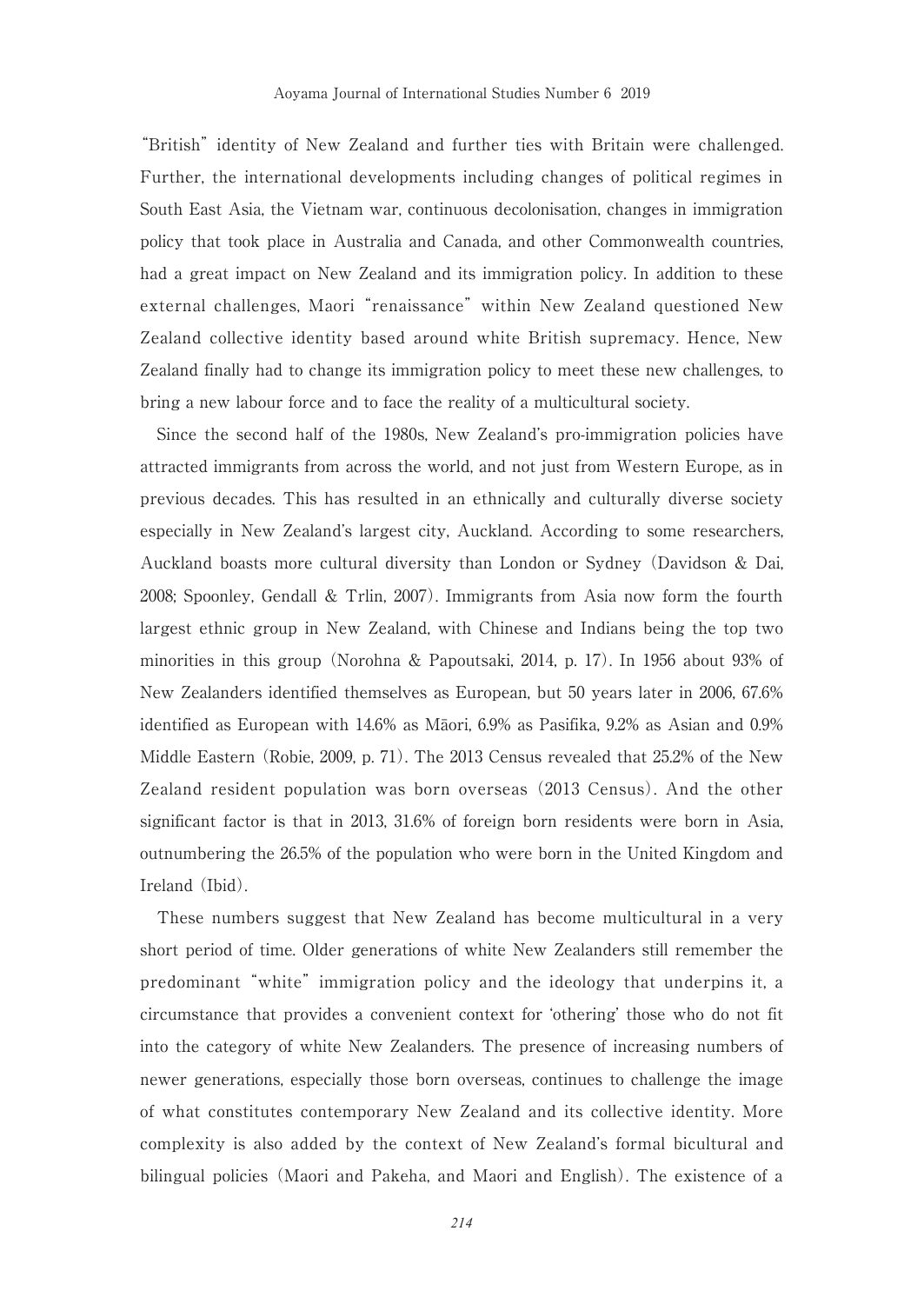"New Zealand is still learning to get along with itself": tertiary students discuss New Zealand multiculturalism

plurality of others complicates the on-the-ground reality of contemporary New Zealand identity formation.

 As mentioned earlier in this article, Ang proposes that with failing to create a collective identity based on sameness, claiming differences became a powerful tool for those who never felt a sense of belonging to the dominant group of the society of their new home. Following this logic, we can propose that multiculturalism can be understood as a co-existence of many (or at least more than two) cultures and peoples within one space. This is usually the nation state, which allows different groups not to assimilate with the dominant culture but co-exist as different groups. In Ang's words: "In this sense, multiculturalism takes the challenge of togetherness in difference seriously. It is multiculturalism's assumed mode of sharing, however, which is problematic" (2001. p.14).

 The problem, which Ang refers to, is that often by mechanically acknowledging 'multiculturalism" or "multicultural nation/state" we tend to organise society into neat "ethnic communities" which can be used to celebrate our cultural diversity. The happy image of such co-existence of different ethnic/cultural communities is often presented in a form of endless ethnic cultural festivals, shared ethnic food, ethnic markets and other events that are usually encouraged by the local authorities. This results in organised multiculturalism as described by Ang: "… multiculturalism is based on the fantasy that the social challenge of togetherness-in-difference can be addressed by reducing it to an image of living-apart-together" (Ibid. p.14). However, the voices of people who are still marginalised, stereotyped and discriminated based on the certain views influenced by the long lasting ideology of "othering" that is usually connected with our colonial past, often become lost in this choir of the celebratory official multiculturalism.

 In the context of this discussion on multiculturalism in New Zealand, my next question is whether the young generation of New Zealanders has a chance to learn about multiculturalism as a part of the school curriculum. However, to begin with, what do they think about multiculturalism in New Zealand?

## New Zealand tertiary students discuss multiculturalism

The group of students who participated in the focus group/discussion consisted of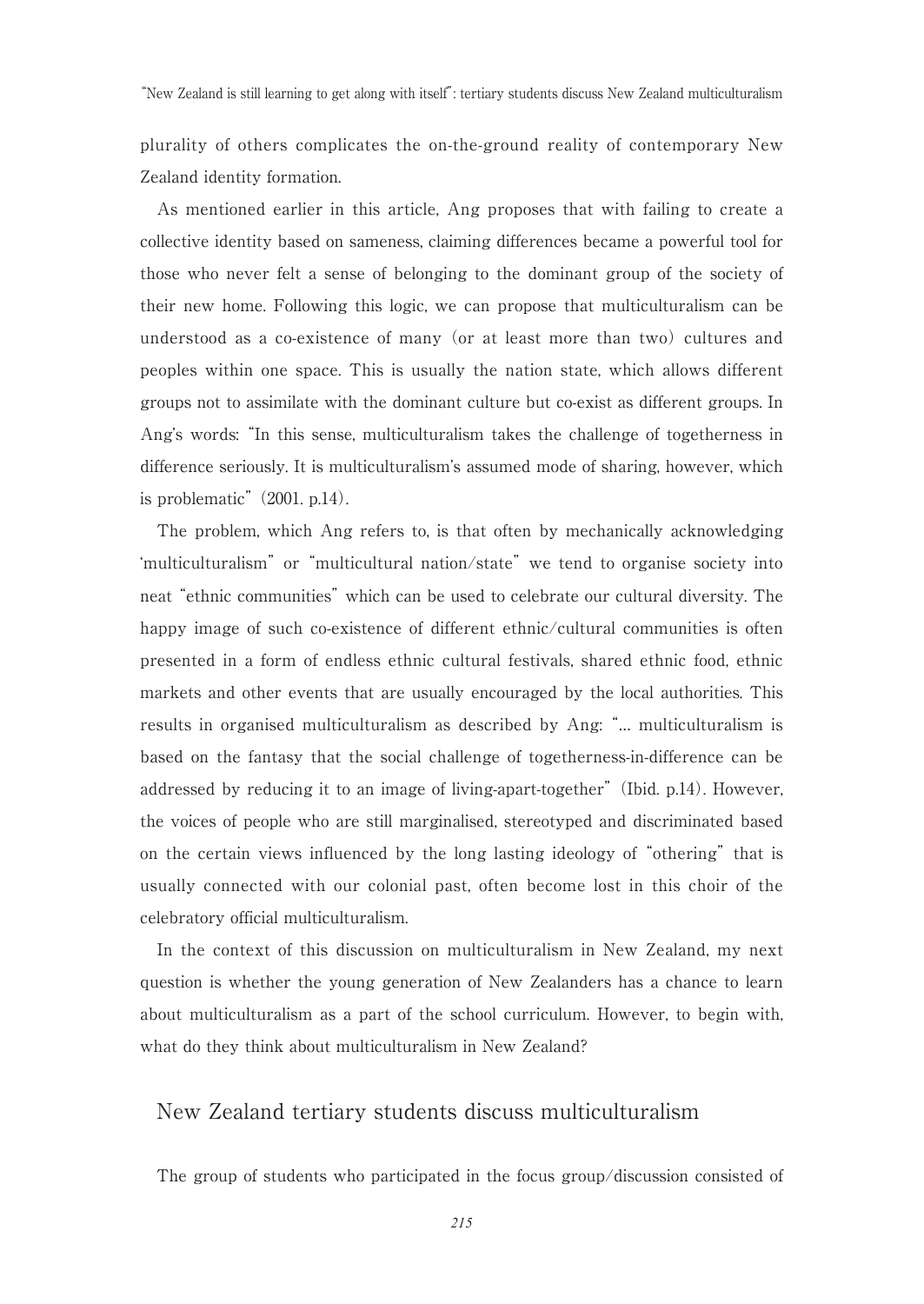22 predominantly second year Bachelor of Communication students studying in a tertiary institution in Auckland, New Zealand. The group included five international students – two from the USA, one from China, one from India and one from Russia. Among local (New Zealand) students, one student was born in Tonga, one in the Solomon Islands, one in South Africa, one in Sweden and the rest were born in New Zealand. Three of these students identified themselves as Maori, two as Pacifica and the rest as Pakeha. In addition to the focus group session, all students completed a questionnaire that included questions about multiculturalism and biculturalism. They were also asked if New Zealand is a multicultural society and if they had an opportunity to discuss multiculturalism at school. (See Appendix 1 for the Questionnaire).

 All students responded that they had not discussed the topic of multiculturalism during their school years in New Zealand or abroad. However, a few pointed out that there were some occasions when different cultures were acknowledged through a "celebration" or by creating a space for "others". In the words of one local student:

 I went to a diverse high school. Though we operated systematically (Pakeha values) often we also engaged in Maori traditions like Powhiri and Kapa Haka - to honour important visitors and exchange students from Japan. Similarly, the school also provided a prayer room for Muslim students and a large variety of culture groups to account for the diversity present. The effort to accommodate for a range of cultural needs was not explicitly discussed but implied by the integration of multiculturalism in the culture of my high school.

 Another student, who grew up in Singapore, described her experience of multicultural education at her primary school in that country:

 In my primary school days (late 90s), in Singapore, every year we celebrated multicultural day by having a school concert/performance day where children from different countries performed cultural dances, skits and songs. It was a celebration of the different races. I remember whilst living in Singapore, they had 3 different main ethnicities - Chinese, Indian and Malay. And so they tried to emphasize to children from a young age, that diversity was to be celebrated, and not dismissed.

However, the most common response was that the students had never discussed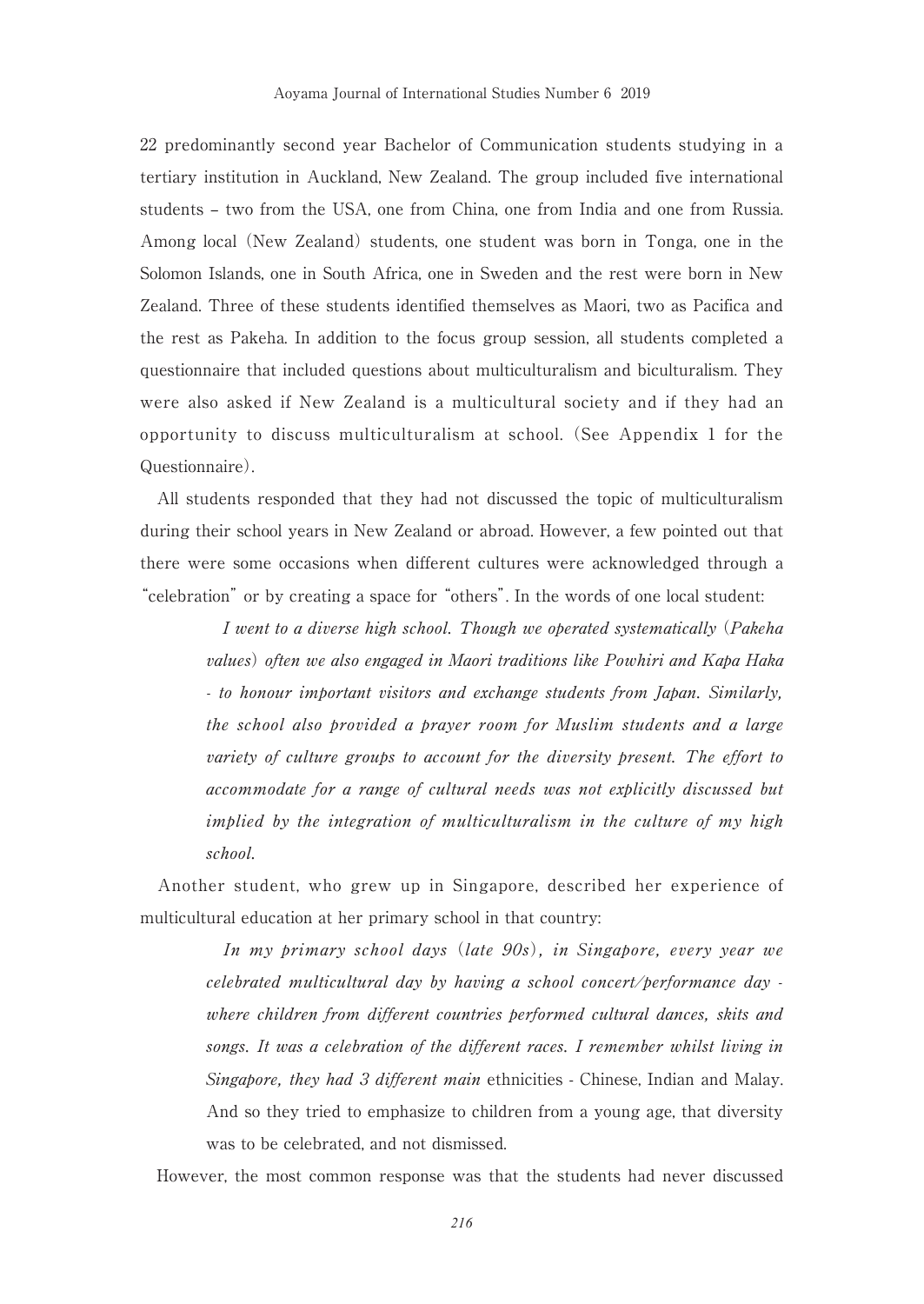"New Zealand is still learning to get along with itself": tertiary students discuss New Zealand multiculturalism

multiculturalism as a concept at school in New Zealand:

 Never, I didn't really know we were a multicultural nation until I started University in 2012. But Aotearoa (New Zealand) was multicultural nation way before 2012…

 All students appreciated the opportunity to discuss the topic of multiculturalism during their tertiary study and commented that due to the multicultural environment of the institution and the city (Auckland) it helped them to position themselves in New Zealand society.

 XXX (name of the tertiary institution) is the first place I have talked about multiculturalism in a school environment.

And another student:

 We discussed it during our Intercultural Communication class. A common understanding for me anyway – I was born overseas but grew up in New Zealand. I am a New Zealander. New Zealand is a multicultural country now. In the words of another international student:

 We discussed a lot about multiculturalism during our Intercultural Communication class at XXX (name of the tertiary institution). We have discussed about Chinese, Indian, Kiwi and Maori cultures… I started to understand New Zealand society better.

 The question whether New Zealand society is multicultural or bicultural stimulated a lively discussion during the focus groups, which was followed by detailed answers in the questionnaires. The students agreed that New Zealand is definitely a multicultural society and Auckland specifically is very multicultural. At the same time, a few students commented on the complexities of the concept of multiculturalism. In the words of one New Zealand student of Tongan decent:

 This is an extremely complex subject. Personally, I think 80% of New Zealanders are very ethnocentric. There is little common understanding of different life-walks, experiences, cultures and ethnicities. I think Aucklanders like to take part in cultural activities like the Chinese Lantern Festival, Polynesian Festival, Pasifika, Pride Parade etc. but, at the end of the day, prejudice and judgement will still exist in their homes. Negativity and stigma are still just as strong. New Zealanders will still complain about "Asian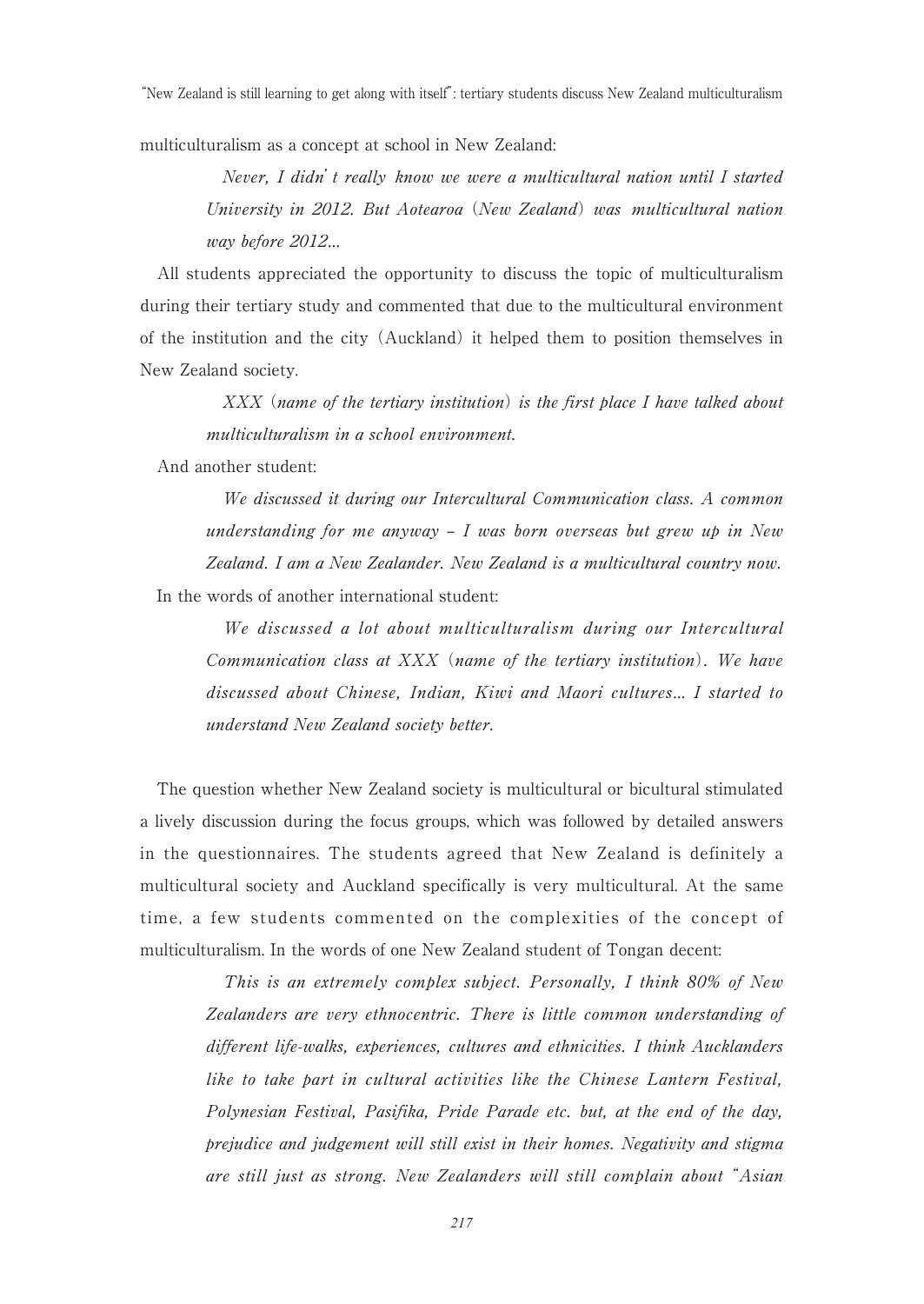drivers", "Indian dairy owners", "dumb South Aucklanders".

 These words concur with Ang's argument that celebrating cultural diversity can create a false image of the happy living-apart-together without addressing the complex issues that present themselves through prejudges, stereotypes and various forms of discrimination against certain ethnic groups in a multicultural society. In the words of another New Zealand student:

 I think New Zealand is multicultural largely in the descriptive sense. There are a lot of different ethnicities living in New Zealand but, I think, more could be done to accommodate them. I do think New Zealand is working on this to become normatively multicultural by providing ideologies and policies that promote diversity.

 The difficulties of defining multiculturalism were acknowledged by most of the students. As one of the New Zealand students suggested:

> I do not think that New Zealand is multicultural, I think it is a melting pot. Our laws don't allow for complete multiculturalism as some are archaic and others benefit the majority not the minority. I think New Zealand wants to be multicultural but it is in fact bicultural. I think this is who we are, Maori and Pakeha.

 The question whether New Zealand is bicultural or multicultural also came up regularly in the discussions. The same student explained:

> I think New Zealand is founded as a bicultural society as can be seen with the Treaty of Waitangi. Our laws reflect biculturalism. You cannot be multicultural and bicultural at the same time. As by definition they mean different things. I think New Zealand is confused on how it wants to present itself as it is trying to be both.

 This confusion of how New Zealand tries to present itself through official discourse as a bicultural society, when in reality it is multicultural, was noticed by every participant including local and international students. The traditional rhetoric about biculturalism started to vanish, but students also commented on unequal power relations that exist under the "umbrella" of biculturalism. According to one New Zealand student:

> I think New Zealand is a symbolically bi cultural country. I think that only in theory the treaty [of Waitangi] has secured equality and respect between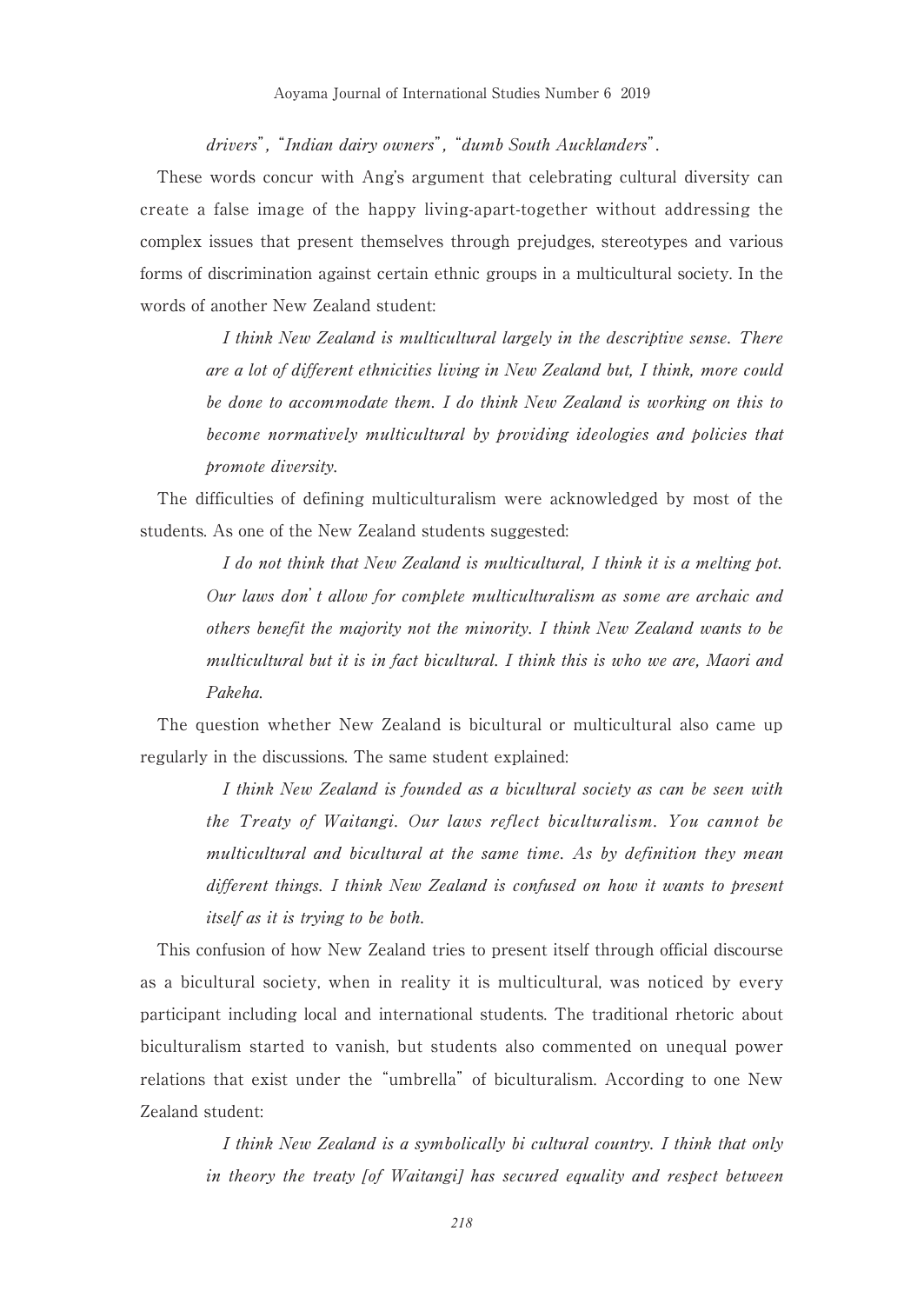Maori and the crown. Not a whole lot of things are being done for the Maori people, if we look back at  $NZ$  s history of colonization and the affects it had and is still having on the Maori people today it is clear to see they were not treated fairly and there were/are breaches of the treaty. Maori continue to be disadvantaged and discriminated against.

 This unfair treatment of Maori people and Maori culture including Maori language was discussed by all the students.

 As far as being bi-cultural, New Zealand owe it to the Maori to build back their stolen native language. Just as in the past, it was illegal to speak Te Reo Maori, it should be compulsory to learn Maori language in schools. New Zealand is definitely not a bi-cultural society. As much as Karakia, Powhiri and the Haka exist during official ceremony - New Zealand tends to hold on to things that make NZ look good but only superficially….

I think New Zealand is still learning to get along with itself.

 When talking about majority and minority groups in New Zealand the inequality between Maori and Pakeha was acknowledged again. In the words of an international student from the USA:

> I would suggest that Maori are the minority and Pakeha are the majority because they are the two main groups of people and in history or in my experience, white people or people from European descent tend to be the majority.

And as described by a New Zealand student:

 Maori, Pakeha and Pacific Islanders are majority groups. Asian and Indian as majority groups among foreigners.

 There are three points in this short answer which are worth commenting on. The first is that the student separated Indians from the rest of "Asians". However, there is no further explanation who these Asians may be. New Zealand became home to many "Asians" from the North East Asia as well as the South East Asia. In this answer they are all clustered in one group as Asian. And the third point is that the student automatically categorised "Indians and Asians" as foreigners, reinforcing the "us-other" dichotomy and ignoring the fact that some of these Asians could be living in a New Zealand for a few generations.

In the view of another student: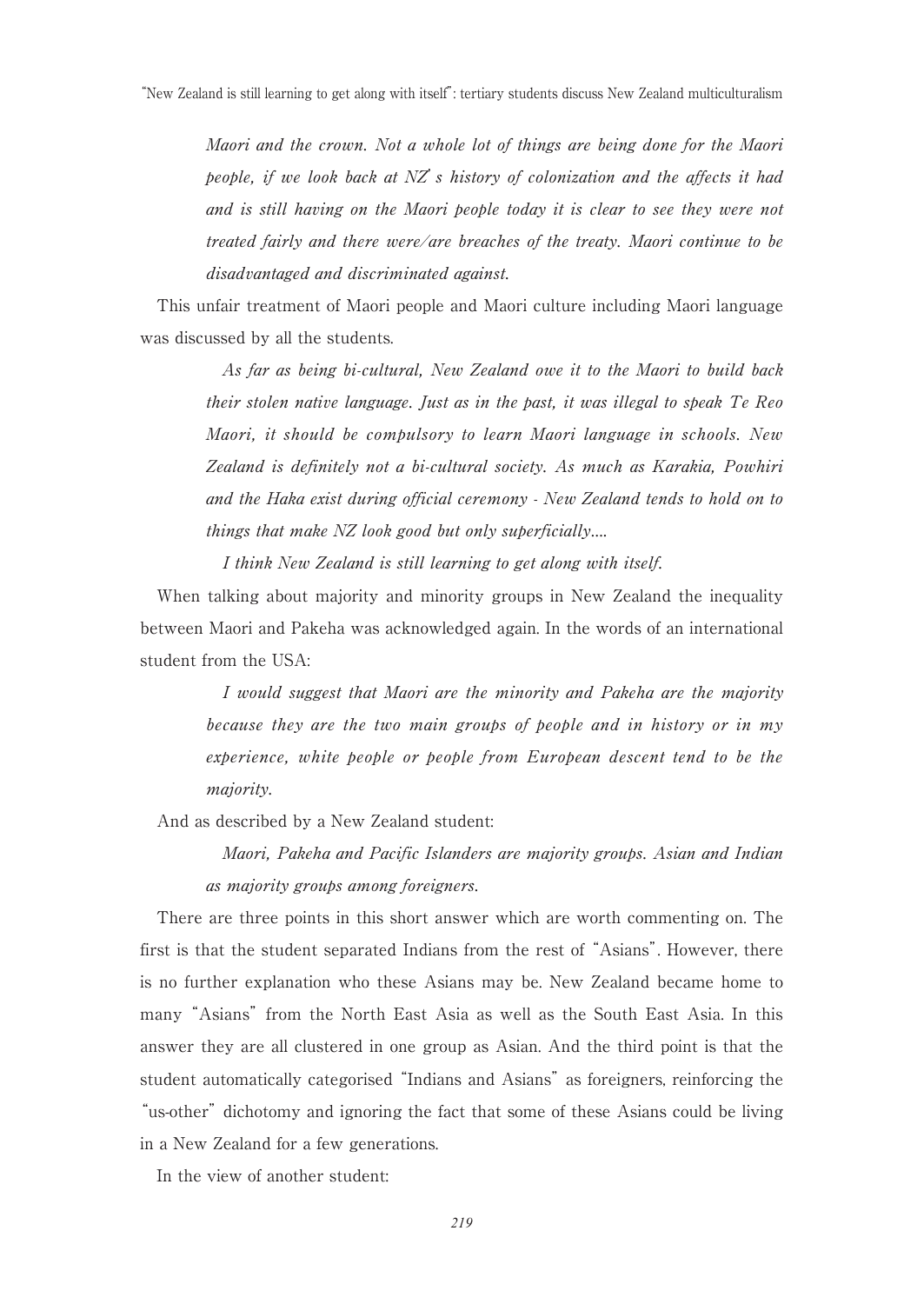Majority groups - white people (Pakeha), Maori (full or mixed Maori), Chinese people. Minority groups - Pasifika, Indians, Europeans, Afrikaans, Latin Americans, Americans, Canadians, Middle Easterners/Arabs etc

 Nearly all participants agreed that Pakeha are the majority group and not only in a numerical sense but in terms of its "privileged" position in New Zealand society.

 In conclusion, this pilot study reveals that the concept of multiculturalism had not been discussed at school by all of the participants. However, a number of the students referred to the events in their school when different cultures were showcased and celebrated during school festivals. All participants emphasized the complexity of the concept of multiculturalism and also the existence of a certain confusion when defining multiculturalism and biculturalism. There was a general agreement that New Zealand society and especially Auckland are multicultural. However, the power struggle between Pakeha and Maori was noted on many occasions. All participants acknowledged the importance of discussing the topic of multiculturalism and commented that this experience helped them to position themselves in New Zealand society. This equally applied to the local and international students.

 The final question is, where to from here? I conclude this article with two different comments that represent two different voices of young New Zealanders who participated in this study. The first voice:

> NZ may have diverse cultures but whether or not there is peace and understanding between these cultures, is a whole different subject. As more and more New Zealanders are completing tertiary education, the 'natural' occurrence of colloquial racism is building. Pacific Islanders and Maori are still racially discriminated against. I remember my Indian guy-mate being stopped in his Mercedes by a Police officer due to the fact that he was black, young and driving a nice car (so he must have stolen it, thought the officer). Racial profiling against my best-friend's father during a neighbour-dispute resulted in her father's lawyer treating him like a criminal from the get-go. "Just plead guilty" was the lawyer's "advice".

"Why should I plead guilty if I haven't done anything wrong?" he asked.

 These are not one-off experiences. I am constantly followed around stores because of my brown skin and tattoos. My younger "white" sister, never has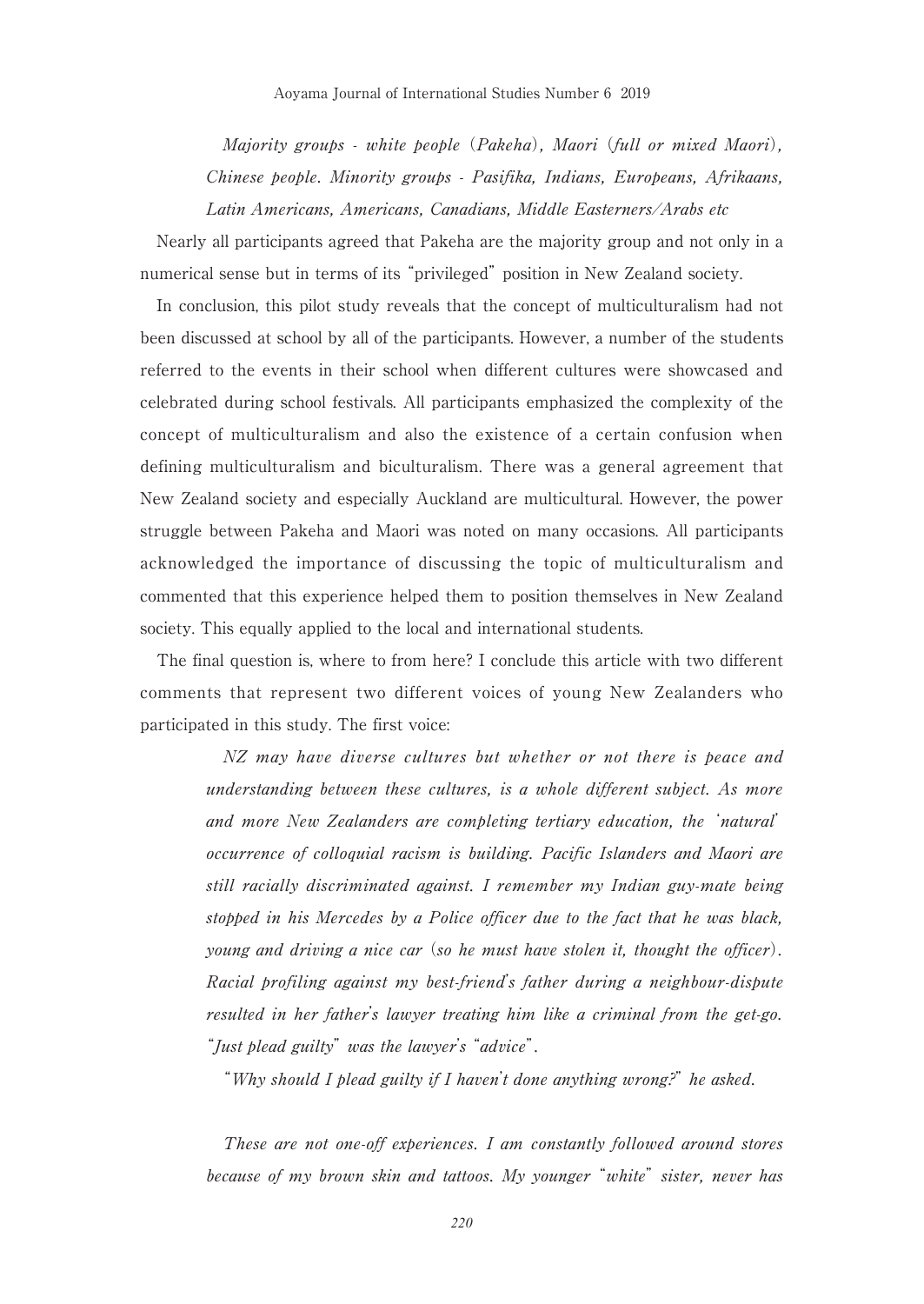those issues. It's bullshit. It's out-dated. And it really shouldn't exist in today's global access to information.

## The second voice:

 Although NZ is a bicultural society - from some things I've heard and read throughout my stay here since 2016....is that Maori people are still fighting for their place, still fighting to have voice in this country which they are supposedly one of the host cultures. I guess the level of equality between Maori and Pakeha is still unbalanced. But as an outsider, I do see that NZ does incorporate elements of the Maori traditions into different aspects of the Kiwi culture - Te Reo language at schools, public signs/labels/directions/warnings translated into Maori, the famous All Blacks haka, the national anthem sang in English & Maori, Maori television programmes, a Marae's role in the different universities around  $NZ$  etc....maybe they are small things in the scope of the bigger issues...but I think that's a start to reconciling the paths of NZ's bicultural dilemma.

### **References.**

Auckland Star, After the European War, 7 April, 1945.

- Ang, Ien. 2001. On not Speaking Chinese: Living between Asia and the West. London: Routledge.
- Beaglehole, A. (1988), A Small Price to Pay: Refugees from Hitler to New Zealand 1936-46. Wellington: Allen and Unwin and Historical Branch.
- Beaglehole, A. 'Immigration regulation Immigration policy: overview'. In Te Ara the Encyclopaedia of New Zealand. Retrieved from http://www.TeAra.govt.New Zealand/en/ photograph/1363/immigrants-arriving-in-wellington, accessed 15 January 2017.
- Belich, J. (2001), Paradise Reforged. A Hisotry of New Zealanders from the 1880s to the Year 2000. Allen Lane: The Penguin Press.
- Belich, J. (2009) Replenishing the Earth: The Settler revolution and the rise of the Anglo-world, 1783-1939. Oxford University Press.
- Brooking, T. & Rabel, R. (1995), Neither British nor Polynesian. In Greif, S. (Ed.) Immigration and National Identity in New Zealand: One People, Two Peoples, Many Peoples? Palmerston North: The Dunmore Press. Pp23-49.
- Davidson, A., & Dai, R. (2008). Moving through memory: Chinese migration to New Zealand in the late 1990s. In A. Davidson & K-P. Khun Eng (Eds.), At Home in the Chinese Diaspora: Memories, Identities and Belonging (pp. 94-110). Hampshire, UK: Palgrave Macmillan.
- Ip, M., & Leckie, J. (2011), 'Chinamen and 'Hindoos': beyond stereotypes to Kiwi Asias. In Voci, P. and Leckie, J. (Eds.) Localising Asia in Aotearoa. Wellington: Dunmore Publishing, pp.159- 186.
- Leckie, J. (1995) South Asian. Old and New Migration. In Greif, S. (Ed.) Immigration and National Identity in New Zealand: One People, Two Peoples, Many Peoples? Palmerston